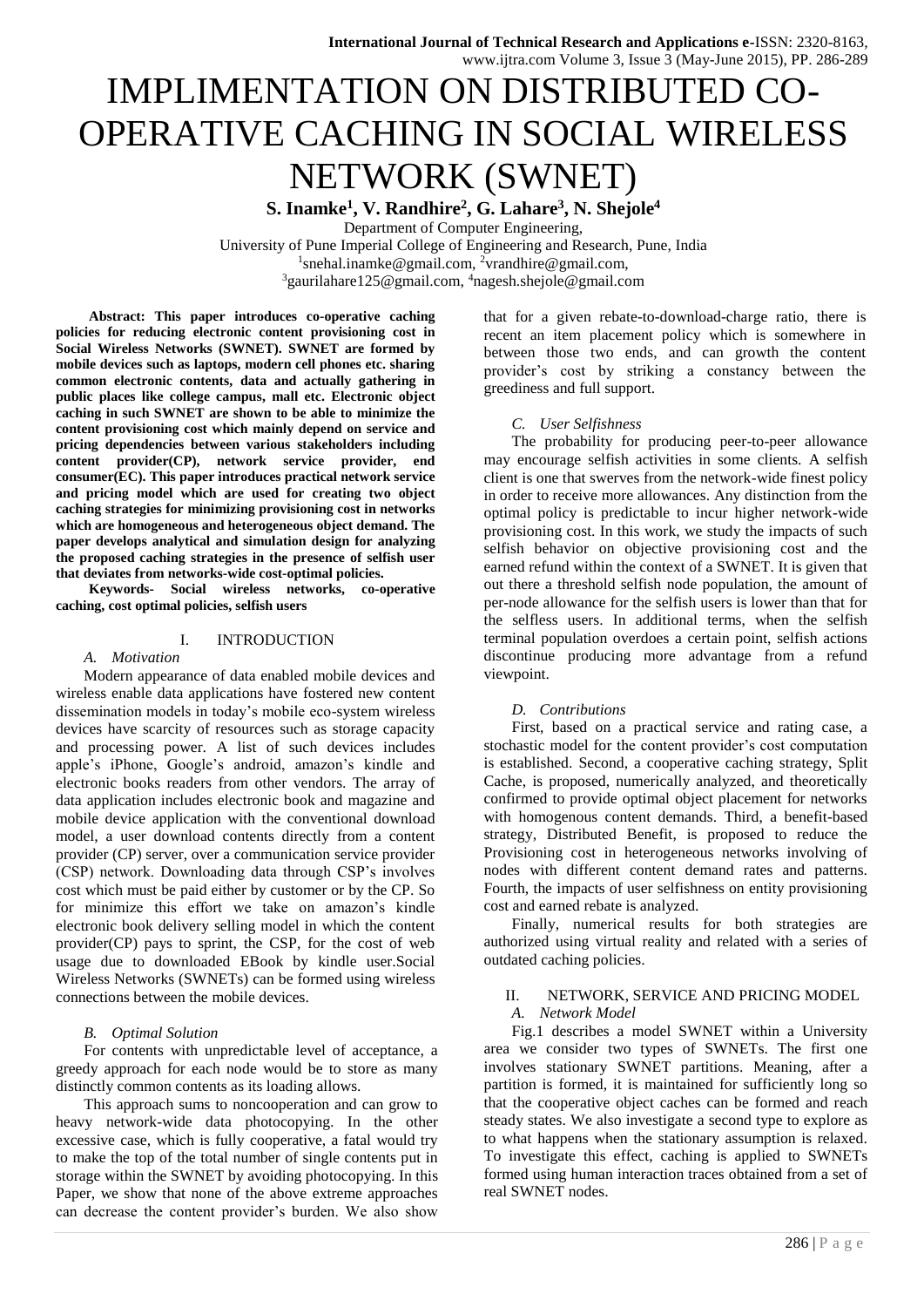

**Fig. 1. Content access from a SWNET in a University Campu**

## *B. Search Model*

We search the file means, it first searches its local cache. If the local search fails, it searches the object within its SWNET partition using limited broadcast message. If the search in partition also fails, the object is downloaded from the CP's server. In this paper, we have modeled objects such as electronic books, music, etc., which are time non varying, and therefore cache consistency is not a critical issue. The popularity-tag of an object indicates its global popularity; it also indicates the probability that an arbitrary request in the network is generated for this specific object.

## *C. Pricing Model*

We use a pricing model similar to the Amazon Kindle business model in which the CP pays a download cost Cd to the CSP when an End-Consumer downloads an object from the CP's server through the CSP's cellular network. Also, whenever an EC provides a locally cached object to another EC within its local SWNET partition, the provider EC is paid a rebate Cr by the CP. Optionally, this rebate can also be distributed among the provider EC and the ECs of all the intermediate mobile devices that take part in content forwarding .The selling price is directly paid to the CP by an EC through an out-of-band secure payment system. A digitally signed rebate framework needs to be supported so that the rebate recipient ECs can electronically validate and redeem the rebate with the CP. We assume the presence of these two mechanisms on which the proposed caching mechanism is built.



#### III. REQUEST GENERATION MODEL

We study two request age group models, namely, homogenous and heterogeneous. In the homogenous case, all moveable devices maintain the same content demand rate and pattern which follow a Zipf distribution. Zipf distribution is widely used in the literature for exhibiting popularity based online entity request distributions [5]. According to Zipf law, the popularity of the ith popular object out of N different objects can be expressed as the parameter  $\alpha$  ( $0 \le \alpha \le 1$ ) is a Zipf parameter that defines the skewness in a appeal pattern.

The quantity pi indicates the probability that an arbitrary request is for the ith popular object (p1 >  $p2 >$  \_ \_ \_ > p*N*). As  $\alpha$  increase, the access pattern becomes more concentrated

www.ijtra.com Volume 3, Issue 3 (May-June 2015), PP. 286-289 on the popular data items.

In the heterogeneous request model, each movable device follows an individual Zipf distribution. This means popularity of entity j is not necessarily the same from two different nodes standpoints. This is in dissimilarity to the homogenous model in which the popularity of object j is same from the outlook of all network nodules. Also, the object invitation rate from different nodes is not automatically the same in the heterogeneous model.

#### IV. SPLIT CACHE REPLACEMENT

To realize the optimal object appointment under homogeneous entity request model we propose the following Split Cache policy in which the available cache space in each device is at odds into a duplicate segment (\_fraction) and a unique segment.

In the first segment, nodes can store the most popular objects without worrying about the object repetition and in the second segment only unique objects are allowed to be stored. With the Split Cache additional policy, soon after an object is downloaded from the CP's server, it is regarded as as a unique object as there is only one copy of this object in the network. Also, when a node copies an object from another SWNET node, that object is categorized as a duplicated object as there are now at least two copies of that object in the network.

For placing away a new unique object, the least popular object in the whole cache is selected as a applicant and it is replaced with the new object if it is less popular than the new incoming object. For a duplicated object, however, the evictee candidate is selected only from the first duplicate segment of the cache. In other words, a unique object is never evicted in order to put up a duplicated object. The Split Cache object replacement mechanism realizes the optimal strategy recognized in Section 4. With this mechanism, at

## V. PROPOSED SYSTEM

In this paper drawing motivation from Amazon's Kindle electronic book delivery business, this paper develops practical network, service, and pricing models which are then used for creating two object caching strategies for minimizing content provisioning costs in networks with homogenous and heterogeneous object demands. The paper constructs analytical and simulation models for analyzing the proposed caching strategies in the presence of selfish users that deviate from network-wide cost-optimal policies. It also reports results from an Android phone based prototype SWNET, validating the presented analytical and simulation results.

#### VI. ADVANTAGE

- Based on a practical service and pricing case, a stochastic model for the content provider's cost computation is developed.
- A cooperative caching strategy, Split Cache, is proposed, numerically analyzed, and theoretically proven to provide optimal object placement for networks with homogenous content demands.
- A benefit-based strategy, Distributed Benefit, is proposed to minimize the provisioning cost in heterogeneous networks consisting of nodes with different content request rates and patterns.
- The impacts of user selfishness on object provisioning cost and earned rebate is analyzed.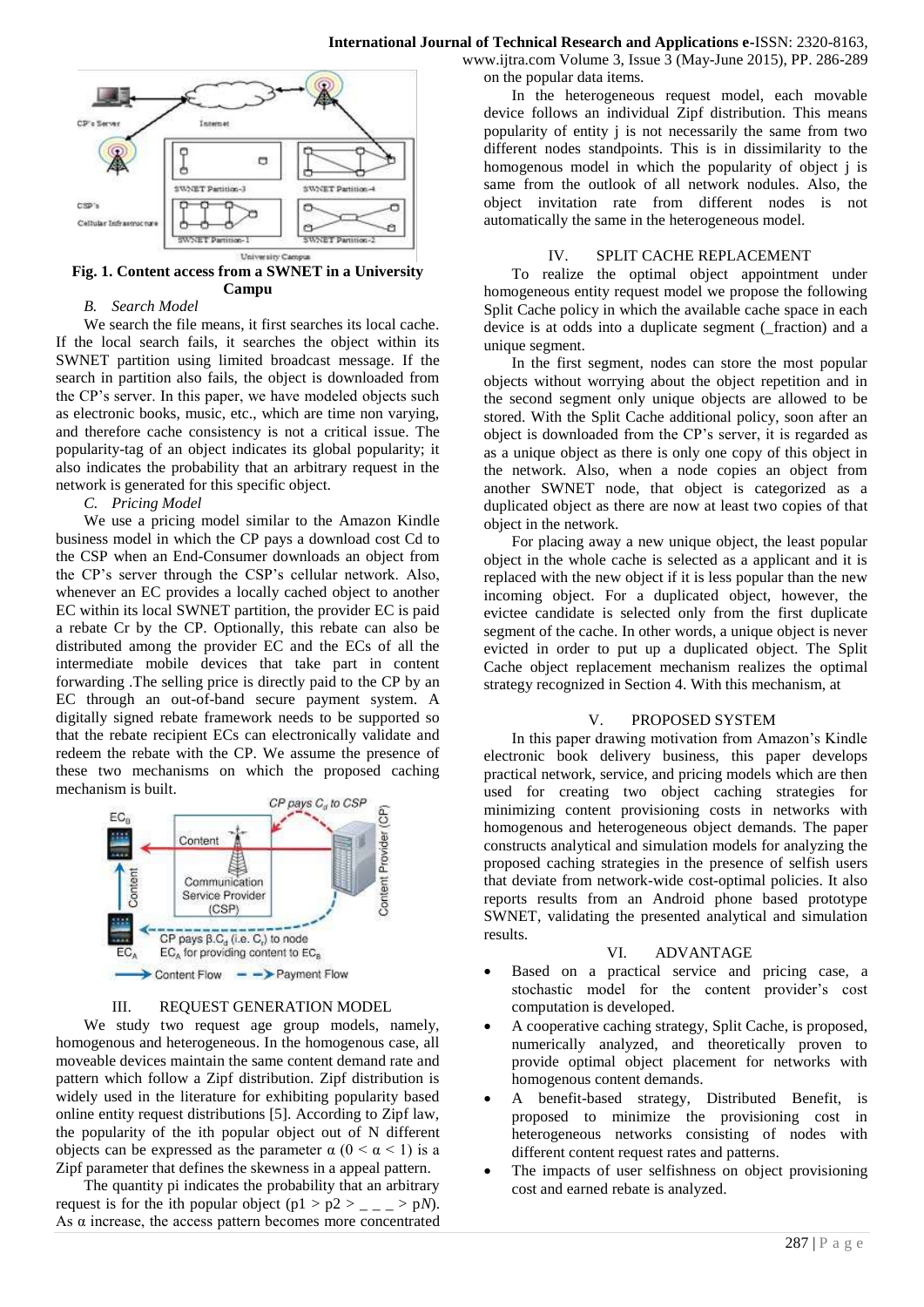## VII. SYSTEM STUDY

## *A. Feasibility Study*

The feasibility of the project is analyzed in this phase and business proposal is put forth with a very general plan for the project and some cost estimates. During system analysis the feasibility study of the proposed system is to be carried out. This is to ensure that the proposed system is not a burden to the company. For feasibility analysis, some understanding of the major requirements for the system is essential. Three key considerations involved in the feasibility analysis are

- ECONOMICAL FEASIBILITY
- **TECHNICAL FEASIBILITY**
- SOCIAL FEASIBILITY
- *1) Economical Feasibility*

This study is carried out to check the economic impact that the system will have on the organization. The amount of fund that the company can pour into the research and development of the system is limited. The expenditures must be justified. Thus the developed system as well within the budget and this was achieved because most of the technologies used are freely available. Only the customized products had to be purchased.

*2) Technical Feasibility*

This study is carried out to check the technical feasibility, that is, the technical requirements of the system. Any system developed must not have a high demand on the available technical resources. This will lead to high demands on the available technical resources. This will lead to high demands being placed on the client. The developed system must have a modest requirement, as only minimal or null changes are required for implementing this system.

*3) Social Feasibility*

The aspect of study is to check the level of acceptance of the system by the user. This includes the process of training the user to use the system efficiently. The user must not feel threatened by the system, instead must accept it as a necessity. The level of acceptance by the users solely depends on the methods that are employed to educate the user about the system and to make him familiar with it. His level of confidence must be raised so that he is also able to make some constructive criticism, which is welcomed, as he is the final user of the system.

#### VIII. INPUT DESIGN

The input design is the link between the information system and the user. It comprises the developing specification and procedures for data preparation and those steps are necessary to put transaction data in to a usable form for processing can be achieved by inspecting the computer to read data from a written or printed document or it can occur by having people keying the data directly into the system. The design of input focuses on controlling the amount of input required, controlling the errors, avoiding delay, avoiding extra steps and keeping the process simple. The input is designed in such a way so that it provides security and ease of use with retaining the privacy. Input Design considered the following things:

- $\triangleright$  What data should be given as input?
- $\triangleright$  How the data should be arranged or coded?
- $\triangleright$  The dialog to guide the operating personnel in providing input.
- Methods for preparing input validations and steps to follow when error occur.

www.ijtra.com Volume 3, Issue 3 (May-June 2015), PP. 286-289 *B. Objectives*

1. Input Design is the process of converting a useroriented description of the input into a computer-based system. This design is important to avoid errors in the data input process and show the correct direction to the management for getting correct information from the computerized system.

2. It is achieved by creating user-friendly screens for the data entry to handle large volume of data. The goal of designing input is to make data entry easier and to be free from errors. The data entry screen is designed in such a way that all the data manipulates can be performed. It also provides record viewing facilities.

3. When the data is entered it will check for its validity. Data can be entered with the help of screens. Appropriate messages are provided as when needed so that the user will not be in maize of instant. Thus the objective of input design is to create an input layout that is easy to follow

## IX. OUTPUT DESIGN

A quality output is one, which meets the requirements of the end user and presents the information clearly. In any system results of processing are communicated to the users and to other system through outputs. In output design it is determined how the information is to be displaced for immediate need and also the hard copy output. It is the most important and direct source information to the user. Efficient and intelligent output design improves the system's relationship to help user decision-making.

1. Designing computer output should proceed in an organized, well thought out manner; the right output must be developed while ensuring that each output element is designed so that people will find the system can use easily and effectively. When analysis design computer output, they should Identify the specific output that is needed to meet the requirements.

2. Select methods for presenting information.

3. Create document, report, or other formats that contain information produced by the system.

The output form of an information system should accomplish one or more of the following objectives.

- Convey information about past activities, current status or projections of the
- Future.
- Signal important events, opportunities, problems, or warnings.
- $\div$  Trigger an action.
- Confirm an action.

#### X. SCREEN SHOT